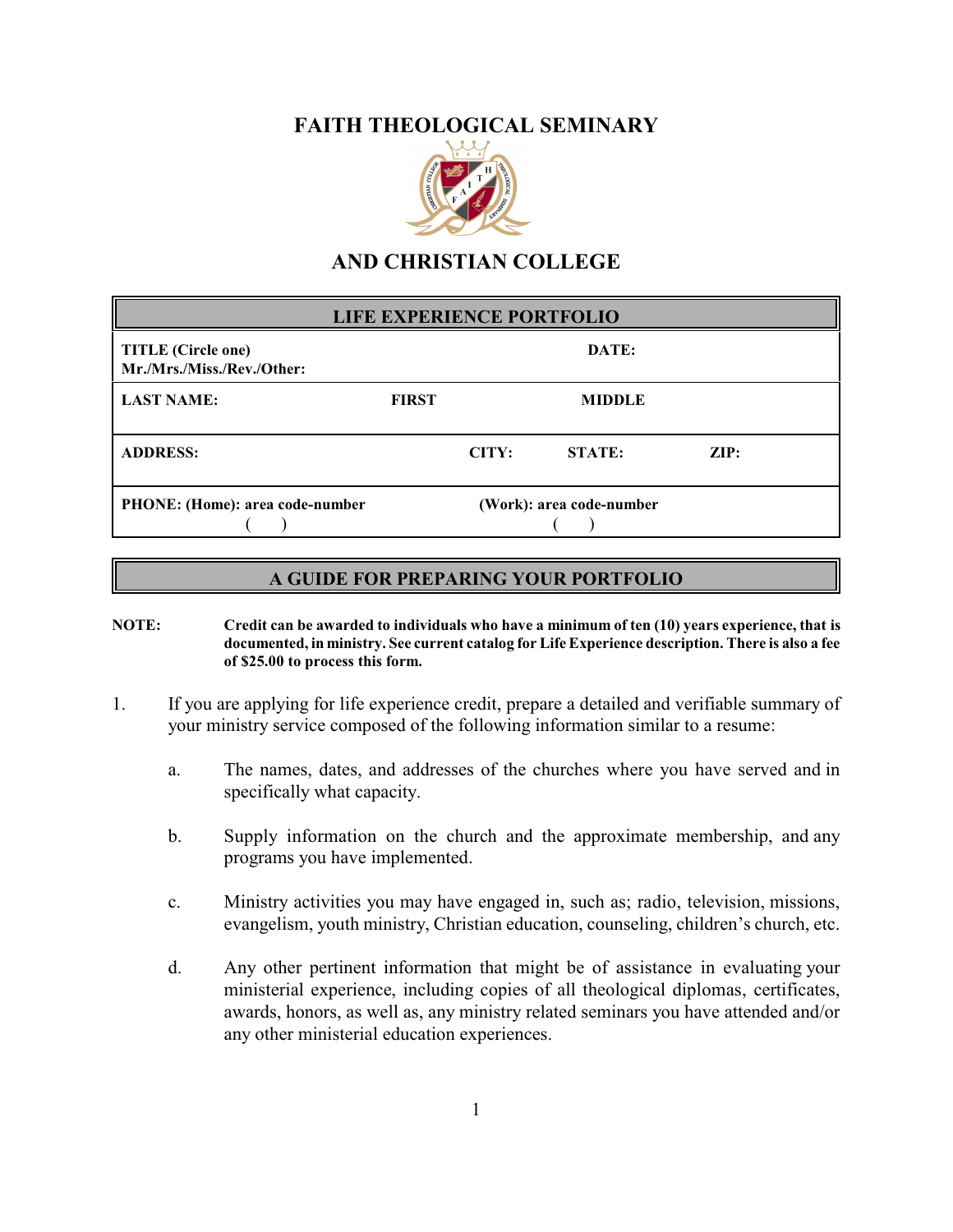- 2. Listed below are many different subjects you may have studied, taught, or preached during your experiences in ministry. Credit may be given if you have spent at least 192 hours researching any given subject. This is the equivalent of approximately one sermon or lesson per week for ten weeks, or ten different sermons/lessons on a topic during your ministry.
- NOTE: When possible, we may award life experience credits on your student transcript for those subjects you have checked on this sheet. Be prepared to submit tangible evidence of your work in these areas if necessary.

I affirm that I have researched, studied, taught, and/or preached the subjects I have checked on this form and can produce evidence of my work.

**\_\_\_\_\_\_\_\_\_\_\_\_\_\_\_\_\_\_\_\_\_\_\_\_\_\_\_\_\_\_\_\_\_\_\_\_\_\_\_ \_\_\_\_\_\_\_\_\_\_\_\_\_\_\_\_\_\_\_\_\_\_\_\_**

| <b>Signature</b>                                 | <b>Date</b>                                                    |                                              |
|--------------------------------------------------|----------------------------------------------------------------|----------------------------------------------|
| <b>ADMINISTRATION</b>                            | <b>Substance Abuse</b>                                         | <b>EVANGELISM</b>                            |
| Christian Minister                               | Crisis Counseling                                              | Evangelism in the Early Church               |
| Pastoral Duties &<br>Administration              | <b>Current Social Issue</b>                                    | Personal Evangelism                          |
| Church Organization                              | <b>CHRISTIAN EDUCATION</b>                                     | Evangelism in the USA                        |
| Church Administration                            | <b>Christian Education</b>                                     | Evangelism                                   |
| <b>CHRISTIAN COUNSELING</b>                      | Christian Teacher I<br>Pedagogy & Methods                      | Music & Evangelism                           |
| <b>Christian Ethics</b>                          | Sunday School &                                                | Church Growth                                |
| <b>Basic Psychology</b>                          | Vacation Bible School                                          | <b>HISTORY</b>                               |
| Applied Psychology                               | Christian Day Schools                                          | Dispensations                                |
| Abnormal Psychology                              | Old Testament Education                                        | Old Testament Chronology                     |
| Christian Psychology                             | New Testament Education                                        | New Testament Chronology                     |
| Pastoral Counseling:                             | History of Christian Education                                 | The Genesis Flood                            |
| <b>Basic Principles</b>                          | Administration & Organization of<br><b>Christian Education</b> | Early Church History                         |
| <b>Biblical Counseling</b>                       | Curriculum Development                                         | Church History<br>(To Reformation)           |
| Setting & Practice                               |                                                                |                                              |
| <b>Pastoral Counseling</b><br>Advanced           | Creative Arts in Christian<br>Education                        | The Reformation                              |
|                                                  | Media in Christian Education                                   | Modern Church History<br>(Since Reformation) |
| Practical Application<br>of Christian Counseling | Leadership Training                                            | Ancient Israel                               |
| The Counseling Session                           | <b>Education of Children</b>                                   | Modern Israel                                |
| <b>Premarital Counseling</b>                     | Education of Youth                                             | <b>Bible Lands Archaeology</b>               |
| Marriage & Family                                | <b>Education of Adults</b>                                     | <b>Bible Atlas</b>                           |
|                                                  |                                                                |                                              |